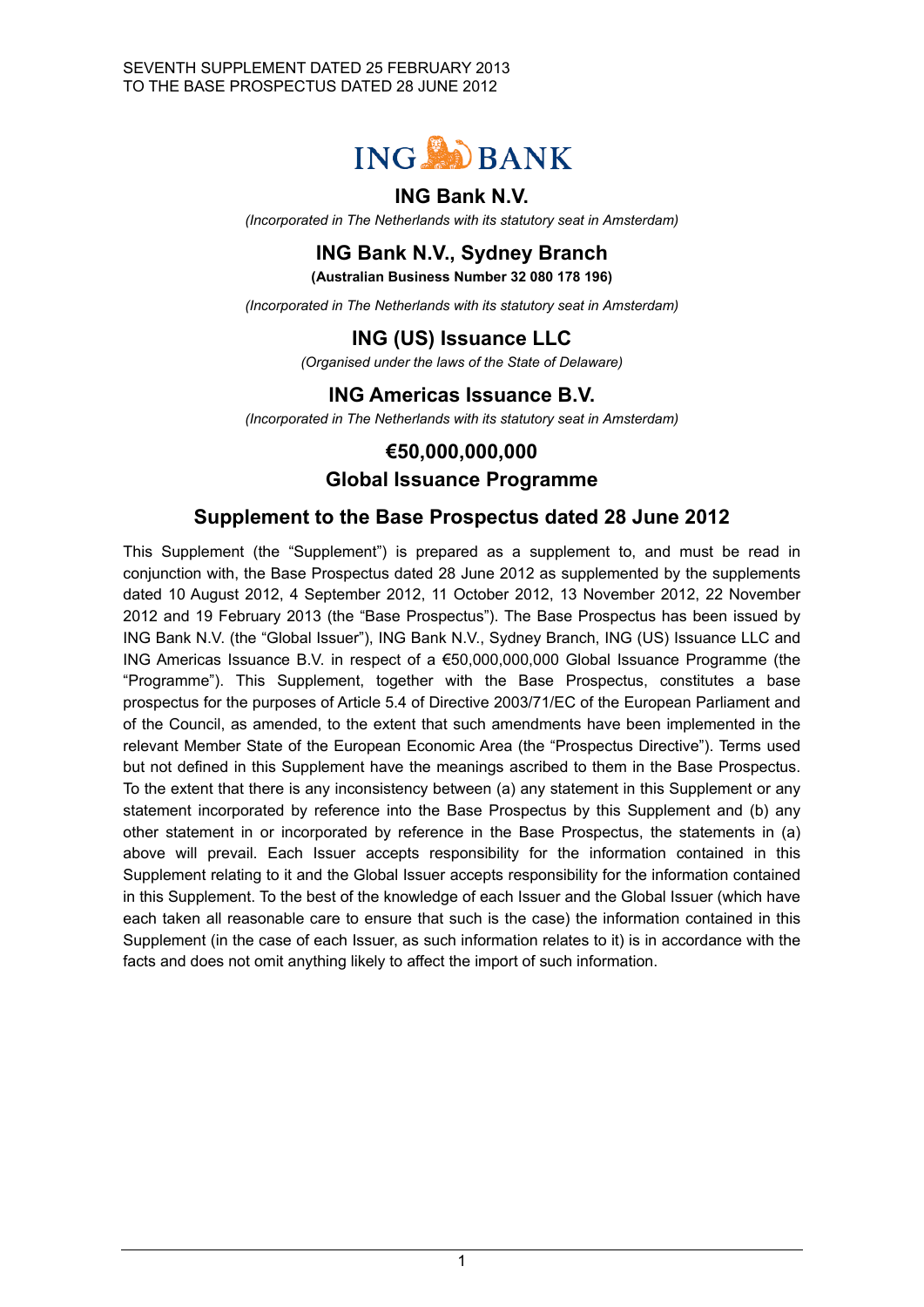#### **INTRODUCTION**

No person has been authorised to give any information or to make any representation not contained in or not consistent with the Base Prospectus and this Supplement, or any other information supplied in connection with the Programme and, if given or made, such information or representation must not be relied upon as having been authorised by any Issuer, the Arranger or any Dealer appointed by any Issuer.

Neither the delivery of this Supplement nor the Base Prospectus shall in any circumstances imply that the information contained in the Base Prospectus and herein concerning any of the Issuers is correct at any time subsequent to 19 February 2013 (in the case of the Base Prospectus) or the date hereof (in the case of this Supplement) or that any other information supplied in connection with the Programme is correct as of any time subsequent to the date indicated in the document containing the same.

So long as the Base Prospectus and this Supplement are valid as described in Article 9 of the Prospectus Directive, copies of this Supplement and the Base Prospectus, together with the other documents listed in the "General Information" section of Chapter 1 of the Base Prospectus and the information incorporated by reference in the Base Prospectus by this Supplement, will be available free of charge from the Global Issuer and the specified office of the Paying Agents and, if applicable for Austrian investors from ING Bank N.V., Rennweg 33B/Top 101, A-1030 Vienna, Austria. Written or oral requests for such documents should be directed to the Global Issuer at Foppingadreef 7, 1102 BD Amsterdam, The Netherlands (Tel.: +31 (0)20 501 3477). In addition, this Supplement, the Base Prospectus and the documents which are incorporated by reference in the Base Prospectus by this Supplement will be made available on the following website: www.ingmarkets.com.

Other than in Austria, Belgium, Denmark, Finland, France, Germany, Italy, Luxembourg, The Netherlands, Norway, Portugal, Romania, Spain and Sweden, the Issuers, the Arranger and any Dealer do not represent that the Base Prospectus and this Supplement may be lawfully distributed in compliance with any applicable registration or other requirements in any jurisdiction, or pursuant to an exemption available thereunder, or assume any responsibility for facilitating any such distribution or offering.

The distribution of the Base Prospectus and this Supplement may be restricted by law in certain jurisdictions. Persons into whose possession the Base Prospectus and this Supplement come must inform themselves about, and observe, any such restrictions (see "Chapter 1 – Subscription and Sale" in the Base Prospectus).

In accordance with Article 16 of the Prospectus Directive, investors who have agreed to purchase or subscribe for securities issued under the Base Prospectus before publication of this Supplement have the right, exercisable within two working days commencing on the working day after the date of publication of this Supplement, to withdraw their acceptances.

#### **RECENT DEVELOPMENTS AND INFORMATION INCORPORATED BY REFERENCE**

On 25 February 2013, ING Bank N.V. published a supplement to its Registration Document (the "ING Bank N.V. Registration Document Supplement"), ING Bank N.V., Sydney Branch published a supplement to its Registration Document (the "ING Sydney Branch Registration Document Supplement") and ING Americas Issuance B.V. published an updated version of its Registration Document (the "Americas Issuer Registration Document"). Copies of the ING Bank N.V.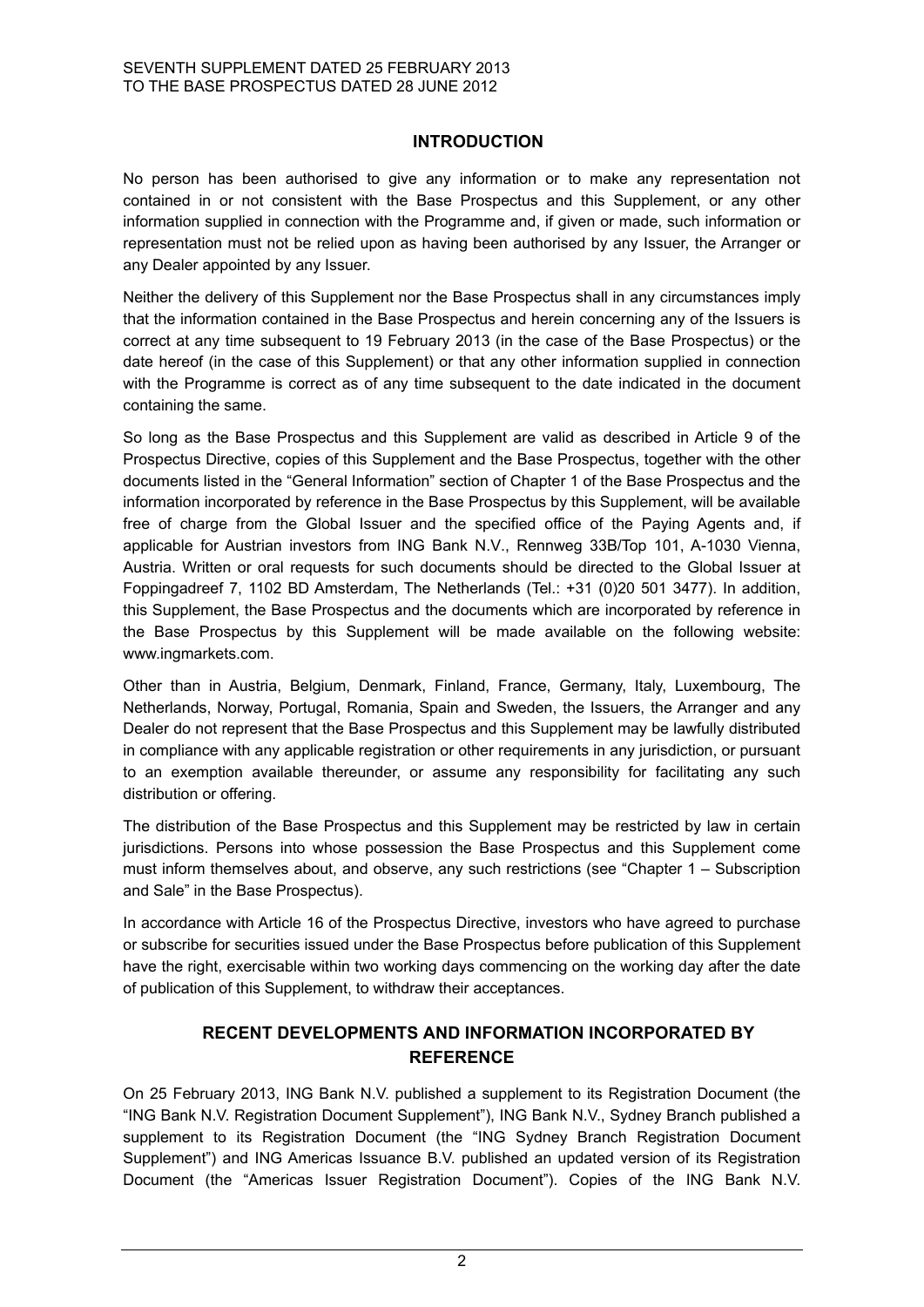Registration Document Supplement, the ING Sydney Branch Registration Document Supplement and the Americas Issuer Registration Document have been approved by and filed with the AFM and, by virtue of this Supplement, are incorporated by reference in, and form part of, the Base Prospectus (along with each Registration Document as supplemented to the date hereof).

#### **MODIFICATIONS TO THE BASE PROSPECTUS**

*1. The terms "Global Issuer Registration Document" and "ING Bank N.V. Registration Document" as used in paragraph (a) in the section entitled "Documents Incorporated by Reference – The Global Issuer" beginning on page 71 of the Base Prospectus shall be redefined as follows:* 

"the registration document of the Global Issuer dated 11 May 2012 prepared in accordance with Article 5 of the Prospectus Directive and approved by the AFM (together with the supplements thereto dated 16 May 2012, 18 June 2012, 10 August 2012, 4 September 2012, 11 October 2012, 13 November 2012, 22 November 2012, 19 February 2013 and 25 February 2013, the "Global Issuer Registration Document" or the "ING Bank N.V. Registration Document") including, for the purpose of clarity, the following items incorporated by reference therein:".

*2. The following item (xvi) shall be inserted at the end of paragraph (a) of the section entitled "Documents Incorporated by Reference – The Global Issuer" beginning on page 71 of the Base Prospectus:*

"(xvi) the press release published by ING on 22 February 2013 entitled "Ralph Hamers nominated CEO of ING Group as of 1 October 2013; Jan Hommen to step down as of that date";".

*3. The term "ING Sydney Branch Registration" as used in paragraph (b) of the section entitled "Documents Incorporated by Reference – ING Sydney Branch" beginning on page 71 of the Base Prospectus shall be redefined as follows:* 

"the registration document of ING Sydney Branch dated 30 March 2012 which has been prepared in accordance with Article 5 of the Prospectus Directive and approved by the AFM (together with the supplements thereto dated 11 May 2012, 16 May 2012, 18 June 2012, 10 August 2012, 4 September 2012, 11 October 2012, 13 November 2012, 22 November 2012, 19 February 2013 and 25 February 2013, the "ING Sydney Branch Registration Document"), including, for the purpose of clarity, the Global Issuer Registration Document;".

*4. The term "Americas Issuer Registration" as used in paragraph (d) of the section entitled "Documents Incorporated by Reference – The Americas Issuer" on page 72 of the Base Prospectus shall be deleted and restated as follows:*

"the registration document of the Americas Issuer dated 19 February 2013 prepared in accordance with Article 5 of the Prospectus Directive and approved by the AFM (together with the supplement thereto dated 25 February 2013, the "Americas Issuer Registration Document" and, together with the Global Issuer Registration Document, the ING Sydney Branch Registration Document, and the U.S. Issuer Registration Document, each a "Registration Document" and together the "Registration Documents"), including in respect of the Americas Issuer Registration Document, for the purpose of clarity, the following items incorporated by reference therein:".

*5. The following item (v) shall be inserted at the end of paragraph (d) of the section entitled "Documents Incorporated by Reference – The Americas Issuer" on page 72 of the Base Prospectus:*